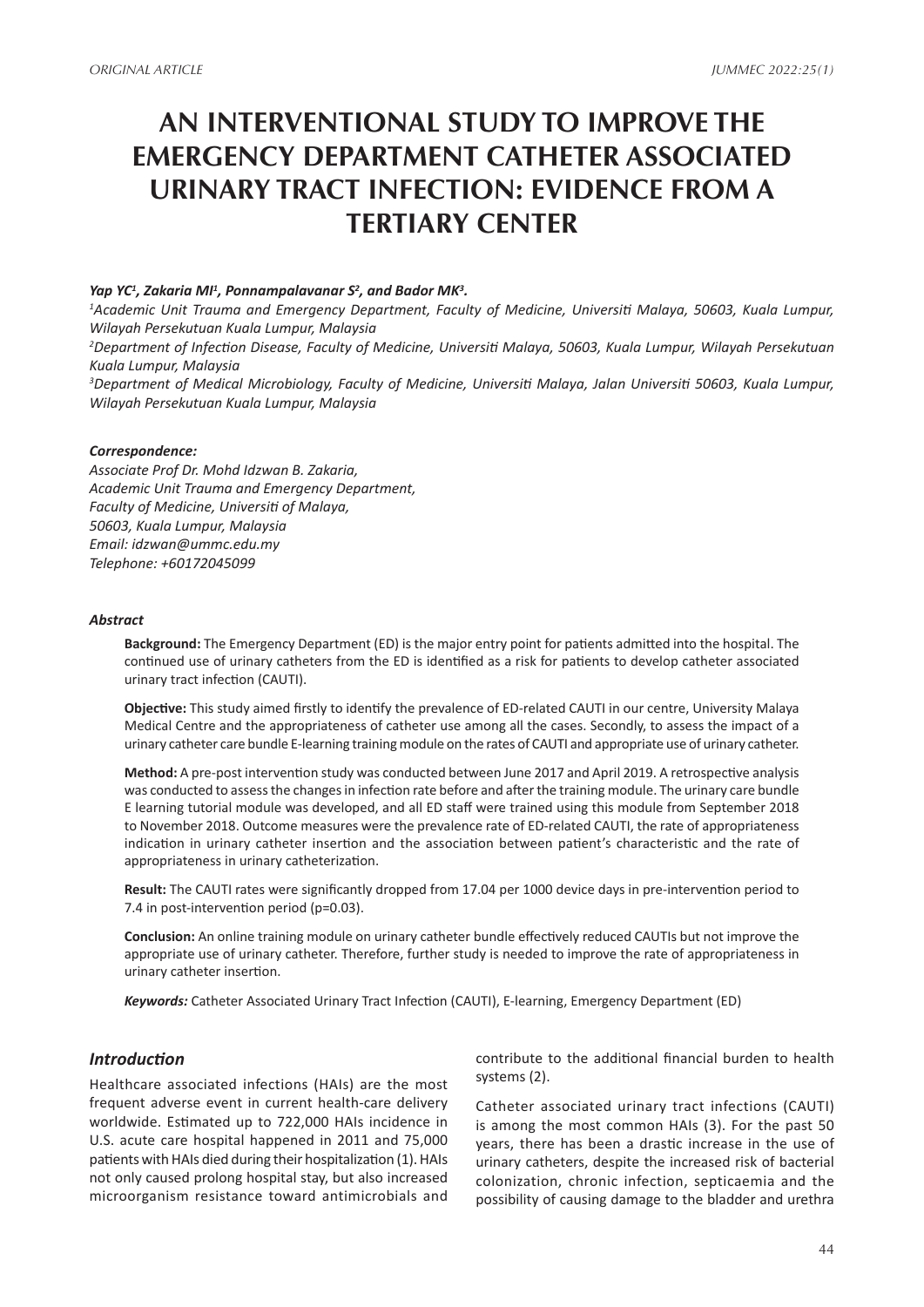(4). In the National Healthcare Safety Network (NHSN) 2011 surveillance report, 45-79% of patients in adult critical care units had an indwelling catheter (5). Based on Centers for Disease Control and Prevention (CDC) Hospital Acquired Infection prevalence survey 2011, 93,300 urinary tract infections were estimated to have occurred in US acute care hospitals and 75% of the infections are from urinary catheter (6). CAUTI was the most prevalent hospital acquired infection among the US hospitals, and up to 65- 70% of these cases are preventable (7).

Study shows Emergency Department (ED) has gradually become a major entry point for patients to be admitted into hospital (8). Within 24 hours of admission, 91% of the urinary catheters were from ED (9) and 64.5% of them were potentially avoidable (10). Prolonged catheterization for more than seven days is a risk for patient to develop CAUTI (11). Therefore, to reduce the rate of CAUTI, many centres have implemented different interventions such as: criteria for appropriate placement of urinary catheter, daily review of the necessity of urinary catheter and removal of urinary catheter before day seven. The result of these interventions has shown significantly reduce the rate of CAUTI (12, 13).

University Malaya Medical Center (UMMC) is a tertiary Klang Valley teaching centre with 1275-bed, receiving 4.5 million patients per annum. Yearly, the ED receives more than 120,000 visits, where 10% of the visiting patients were admitted via the ED. Currently, there is no available data on the prevalence of CAUTI in UMMC. Urinary catheters are often inserted in the ED for multiple reasons including acute urinary retention, for the measurement of urine output of critically ill patients and patients involved in trauma. The continued use of urinary catheters in the wards might become a risk for patients to develop CAUTI.

Therefore, the aim of this study was firstly to determine the prevalence rates of ED-related CAUTI and inappropriate insertion of urinary catheters in the Emergency Department. Secondly, to assess the impact of a urinary catheter care bundle E-learning training module on the rates of CAUTI and appropriate use of urinary catheter.

## *Methodology*

## *Study setting*

This study was conducted in the ED in UMMC. This ED has adopted a 3-tier triage system to allocate patient to different locations, such as: critical, semi-critical and non-critical zone, based on the severity of the patient's presentation. All patients are attended by the frontliner, which are the emergency physicians, medical officers, house officers, nurses, and medical assistance during their shift. Emergency Department is operating based on 3 shift systems: morning shift (8 am-3 pm); afternoon shift (3 pm-10 pm) and night shift (10 pm-8 am). The numbers of staffs in ED are equally distributed in each shift and zone.

### *Study design*

This is an interventional study over 2 year-period. Intervention was carried out after baseline prevalence of ED-related CAUTI rate was identified. Post-intervention assessment was done straight after the intervention period with the aim to reduce prevalence of ED-related CAUTI.

#### *Data collection*

Through the electronic medical record (EMR), the preinterventional and post-interventional ED-related CAUTIs were retrospectively identified based on all the positive urine culture samples taken during the study period which obtained from the microbiology lab (Figure 1).



**Figure 1:** Overview of data collection process

#### *Pre-intervention*

The pre-intervention period was from January 2017 to March 2017. Baseline prevalence rate on ED-related CAUTI was identified without informing the participants.

#### *Demographic data*

Once ED-related CAUTIs are identified, patient's case note will be reviewed via EMR. Patient's characteristic are well recorded in the EMR. Age, gender, ethnicity and premorbid will be identified. Patient's presenting triage location, place where catheter is inserted, shift when patient's arrived ED and personnel who ordered catheterization will also be documented in patient's case note during their admission.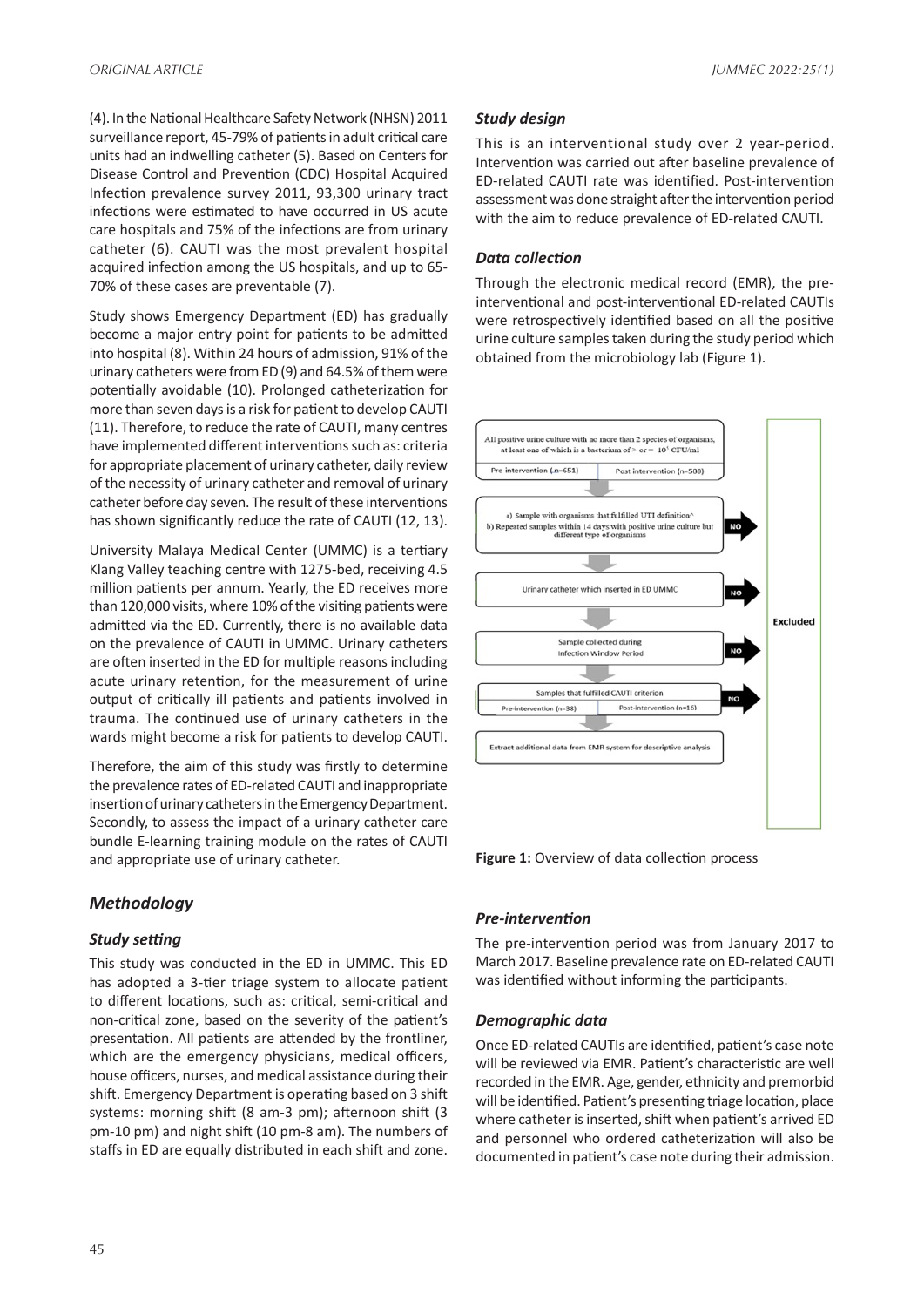## *Etiological agents of CAUTI*

In this study, all organisms that grow from the urine culture will be considered as a positive growth. However to prevent the overestimation of CAUTI rates, *Candida* species, yeast, mold, dimorphic fungi or parasites were excluded in this study. It is due to positive urine cultures with those organisms usually do not provide clinical benefit (14) and the true urinary tract infections that caused by them are rare (15).

Positive urine culture with more than 2 species of organisms in a single urine culture will be excluded in this study to reduce the possibility of contamination of the specimen. If the urine sample contained of 2 organisms of same genus but different species will consider as 2 organisms and if both organisms are same but different antimicrobial susceptibilities will consider as 1 organism. "Mixed flora" which means at least 2 organisms are present in the urine cultures will be excluded.

## *Personnel involved*

All ED staffs including medical officers, house officers, nurses and medical assistants who work in UMMC Emergency Department, were trained using this module over 3 months period (from September 2018 to November 2018).

## *Intervention*

In this study, we use an E-learning training module via Schoology® as an online teaching platform. The available hospital urinary catheter care bundle guideline and NHSN guidelines were used for this training. In the week prior to the implementation of this intervention, information session about this study was provided for all participants. Participants were asked to sign up Schoology® online account. No payment was needed and declaration of no conflict of interest was done during the sessions.

## *E- Bundle training*

This module mainly emphasised on the importance of following the appropriate indication of urinary catheter insertion and alternatives to indwelling catheterization including; intermittent catheterization, external catheters, and suprapubic catheters based on HICPAC guideline (16) (Supplementary data 1 & 2). The proper steps and technique of catheter insertion were demonstrated via video teaching. Urinary catheter insertion checklist also attached in the module (Appendix A). The videos were separately prepared by our nursing school, the principal college of health sciences (COHES) and UMMC urology department.

Pre-test and post-test assessments are included in this module. Participants are required to complete this E-training module once they sign in. At the end of this module, they will be rewarded with an online certificate. In view of this is a pilot study, therefore, it is a once- off course.

## *Post intervention*

The post-intervention was from December 2018 to February 2019. The data collection process is same as pre-intervention.

## *Definition used during this study*

The definition of catheter associated urinary tract infection is based on the NHSN guideline (Appendix B) (17), whereby both symptomatic CAUTI and catheter associated asymptomatic bacteraemia urinary tract infection (ABUTI) were included. Based on this guideline, patient diagnosed with CAUTI must have an indwelling urinary catheter for more than 2 days or the date of event falls on the first day after urinary catheter was removed. For symptomatic CAUTI, patient must have at least 1 sign or symptoms such as fever, suprapubic tenderness, costovertebral angle pain, dysuria and urinary urgency. Whereas, for catheter associated ABUTI, patient does not have any sign or symptom of UTI but the blood specimen and urine specimen must have at least 1 same bacterium or meets laboratory confirmed bloodstream infection criterion 2, where the organisms identified in the blood is not related to an infection at another site and the culture is identified from two or more blood specimens collected on separate occasions (18). Both urine cultures must not have more than 2 organisms identified and at least 1 of which is a bacterium of  $\geq 105$  CFU/ml and happened during the Infection Window Period. All uncommon uropathogen such as *Candida* species, yeast, mold, dimorphic fungi or parasites will be excluded.

The date of event is defined as the day when patient was diagnosed as CAUTI within the 7-day of Infection Window Period, where the Infection Window Period can be the date of first positive diagnostic test or first documented localized sign or symptom of UTI. In this study, ED-related CAUTI is defined as all CAUTI occurring in patients catheterized from ED in UMMC (17).

ED-related CAUTI per 1000 urinary catheter days were calculated by measuring each identified incident through the pre and post intervention divided by the number of catheter days for each study period, and then multiplying the result by 1000. Catheter utilization ratios for each period were calculated by dividing the number of catheterdays by the total number of patient-days. The proportion of unnecessary catheter days was calculated by dividing the total number of unnecessary catheter days by the total number of catheter-days between both periods.

## *Inclusion criteria*

- 1. Patient aged 12 and above; because urinary catheter is not commonly used in children and the appropriateness guidelines address to adult, we only limit our analysis to patients with age greater than 12 years.
- 2. Positive urine cultures of all inpatients with or without signs and symptoms in UMMC hospital.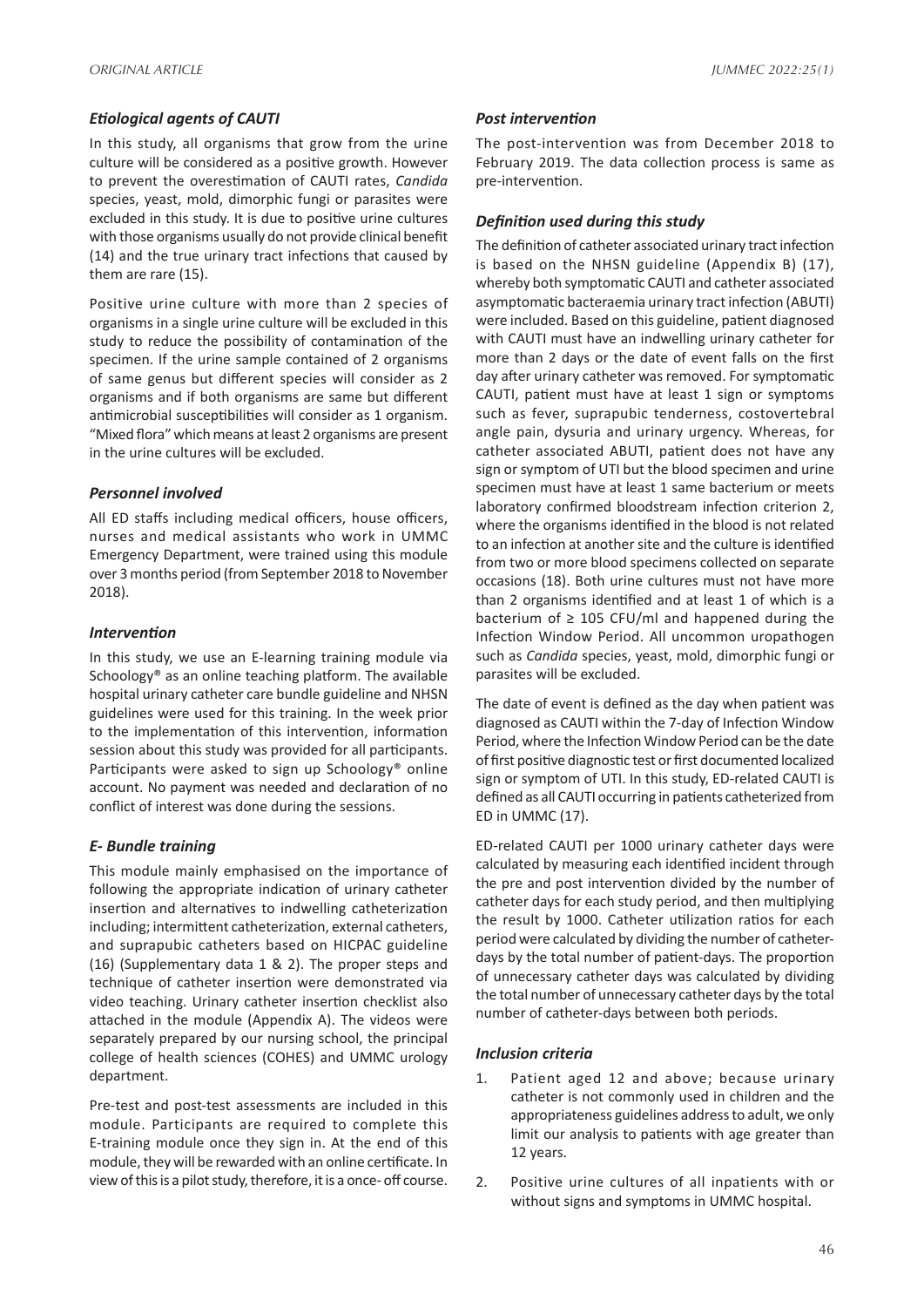- 3. Patient who had an indwelling catheter for > 48 hour and all elements of the UTI criterion (Appendix C) and must occur during the infection window period.
- 4. Patient who received urinary catheter in ED.
- 5. Patients who diagnosed as CAUTI.

### *Exclusion criteria*

- 1. Culture show organism not from the common uropathogen group.
- 2. The following excluded organisms cannot be used to meet the UTI definition (Appendix C):
	- *• Candida* species or yeast not otherwise specified
	- Mold
	- Dimorphic fungi or
	- **Parasites**
- 3. Positive urine culture with more than 2 species of organisms.
- 4. Patients with diagnosis of UTI upon admission.
- 5. Patients who have indwelling urinary catheter from home.
- 6. All catheterizations with missing data or IUC duration less than 48 hours were deleted from the analysis.

#### *Outcome measure*

The primary outcome measure of this study was the rate of ED-related CAUTIs. The secondary outcome was the number of cases among all the ED-related CAUTIs which did not have a proper indication for urinary catheter insertion; and the third outcome was to assess the impact of this intervention.

## *Statistical analysis*

Descriptive statistics were used to characterize the population into groups. Pearson Chi squared test was used to calculate p values for differences between proportion of gender, age, ethnicity, patient's comorbidity, triage location and shift when patient arrived. The prevalence of ED-related CAUTI rate, catheter utilization ratio and unnecessary catheter utilization percentage between the pre and post groups were compared using Fisher's exact test. For our analysis of inappropriate insertion of urinary catheters, we have performed a univariate analysis to summarize patients' demographic, clinical, and microbiologic characteristics. All statistical analysis was performed using IBM SPSS statistical package version 23.

## *Result*

## *Primary outcome: the prevalence rate of ED-related CAUTIs*

Data shows the total number of positive urine cultures in UMMC is 651 during the pre-intervention period. Out from 651, 38 were diagnosed having ED-related CAUTI. The baseline of the prevalence rate of ED–related CAUTI in this centre is 17.04 per 1000 device days in pre-intervention period.

## *Secondary outcome: the number of cases among all the ED-related CAUTIs which did not have a proper indication for urinary catheter insertion*

During pre-intervention, out of 38 patients who diagnosed ED-related CAUTI, 10 patients were not having proper indication for urinary catheter insertion.

## *Third outcome: to assess the impact of the intervention*

With the baseline prevalence of ED-related CAUTI and rate of inappropriateness indication in urinary catheter insertion, post intervention data was collected for comparison. The characteristics of patients audited in the pre-intervention and post-intervention period were demonstrated in Table 1. Both groups had similar age, gender, ethnicity, comorbidity, triage location, shift when patient presented to ED and person who order urinary catheter insertion. During post intervention period, the number of positive urine culture was 588, 16 of them were ED-related CAUTI. The CAUTI rates dropped significantly from 17.04 per 1000 device days in pre-intervention period to 7.4 in post-intervention period (p=0.03). Although the rate of ED-related CAUTI reduced significantly, the urinary catheter utilization ratio and the compliance of appropriate usage of urinary catheter have not statistically decrease after the intervention. These results are detailed in Table 2. The most common inappropriate indications for urinary catheters were measuring urine output in hemodynamically stable patients (50%). In Table 3, by the univariate logistic regression analysis, those who triage to semi-critical zone were 30 (95% CI, 5.510-163.347; p< 0.001) times as likely to be catheterize without appropriate indication.

**Table 1:** Patient's characteristics in pre-intervention and post-intervention period

|                     | Pre-<br>intervention,<br>$n=38(%)$ | Post-<br>intervention,<br>$n=16(%)$ | P value |
|---------------------|------------------------------------|-------------------------------------|---------|
| Age                 |                                    |                                     |         |
| < 60 years old      | 15 (39.5)                          | 6(37.5)                             | 0.892   |
| $\geq 60$ years old | 23(60.5)                           | 10(62.5)                            |         |
| Gender              |                                    |                                     |         |
| Female              | 17 (44.7)                          | 6(37.5)                             | 0.623   |
| Male                | 21(55.3)                           | 10(62.5)                            |         |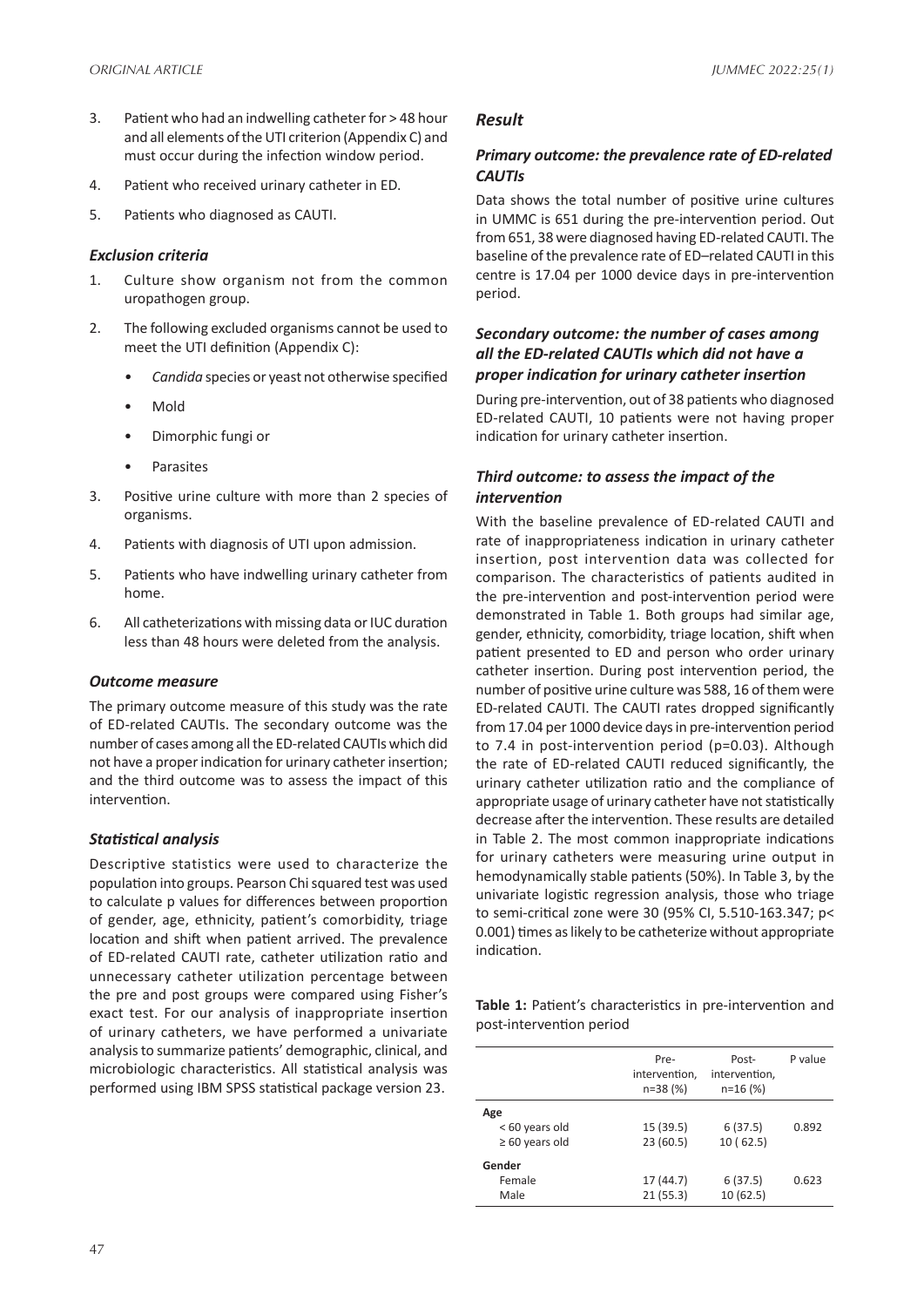| P value<br>Pre-<br>Post-<br>intervention.<br>intervention.<br>n=38 (%)<br>$n=16(%)$<br><b>Ethnicity</b><br>7(18.4)<br>6(37.5)<br>Malay<br>Chinese<br>12 (31.6)<br>8(50)<br>0.072<br>Indian<br>14 (36.8)<br>1(6.3)<br>Others<br>5(13.2)<br>1(6.3)<br>Premorbid<br><b>DM</b><br>17 (44.7)<br>2(12.5)<br>0.24<br>0(0)<br>HIV<br>0(0)<br><b>UTC</b><br>6(15.8)<br>3(18.8)<br>Active / history of cancer<br>0.79<br>0(0)<br>1(6.3)<br>0.12<br>On immunosuppressant<br>drug<br>Triage where catheter is<br>inserted in ED<br>Non-critical<br>1(2.6)<br>0(0.0)<br>0.743<br>Semi-critical<br>14 (36.8)<br>7(43.8)<br>9(56.3)<br>Critical<br>23 (60.5)<br>Shift when patients<br>arrived ED<br>AM<br>19 (50)<br>0.566<br>7(43.7)<br>14 (36.8)<br>5(31.2)<br>PM<br>4(25)<br>5(13.2)<br>ON<br>Personnel who ordered<br>catheterization<br>House officer<br>0(0)<br>0.712<br>1(2.6)<br>Medical officer<br>26 (68.4)<br>9(56.25)<br>Specialist<br>1(2.6)<br>0(0)<br>7(43.75)<br>Not recorded<br>10 (26.3) |  |  |
|----------------------------------------------------------------------------------------------------------------------------------------------------------------------------------------------------------------------------------------------------------------------------------------------------------------------------------------------------------------------------------------------------------------------------------------------------------------------------------------------------------------------------------------------------------------------------------------------------------------------------------------------------------------------------------------------------------------------------------------------------------------------------------------------------------------------------------------------------------------------------------------------------------------------------------------------------------------------------------------------|--|--|
|                                                                                                                                                                                                                                                                                                                                                                                                                                                                                                                                                                                                                                                                                                                                                                                                                                                                                                                                                                                              |  |  |
|                                                                                                                                                                                                                                                                                                                                                                                                                                                                                                                                                                                                                                                                                                                                                                                                                                                                                                                                                                                              |  |  |
|                                                                                                                                                                                                                                                                                                                                                                                                                                                                                                                                                                                                                                                                                                                                                                                                                                                                                                                                                                                              |  |  |
|                                                                                                                                                                                                                                                                                                                                                                                                                                                                                                                                                                                                                                                                                                                                                                                                                                                                                                                                                                                              |  |  |
|                                                                                                                                                                                                                                                                                                                                                                                                                                                                                                                                                                                                                                                                                                                                                                                                                                                                                                                                                                                              |  |  |
|                                                                                                                                                                                                                                                                                                                                                                                                                                                                                                                                                                                                                                                                                                                                                                                                                                                                                                                                                                                              |  |  |
|                                                                                                                                                                                                                                                                                                                                                                                                                                                                                                                                                                                                                                                                                                                                                                                                                                                                                                                                                                                              |  |  |
|                                                                                                                                                                                                                                                                                                                                                                                                                                                                                                                                                                                                                                                                                                                                                                                                                                                                                                                                                                                              |  |  |
|                                                                                                                                                                                                                                                                                                                                                                                                                                                                                                                                                                                                                                                                                                                                                                                                                                                                                                                                                                                              |  |  |
|                                                                                                                                                                                                                                                                                                                                                                                                                                                                                                                                                                                                                                                                                                                                                                                                                                                                                                                                                                                              |  |  |
|                                                                                                                                                                                                                                                                                                                                                                                                                                                                                                                                                                                                                                                                                                                                                                                                                                                                                                                                                                                              |  |  |
|                                                                                                                                                                                                                                                                                                                                                                                                                                                                                                                                                                                                                                                                                                                                                                                                                                                                                                                                                                                              |  |  |
|                                                                                                                                                                                                                                                                                                                                                                                                                                                                                                                                                                                                                                                                                                                                                                                                                                                                                                                                                                                              |  |  |
|                                                                                                                                                                                                                                                                                                                                                                                                                                                                                                                                                                                                                                                                                                                                                                                                                                                                                                                                                                                              |  |  |
|                                                                                                                                                                                                                                                                                                                                                                                                                                                                                                                                                                                                                                                                                                                                                                                                                                                                                                                                                                                              |  |  |
|                                                                                                                                                                                                                                                                                                                                                                                                                                                                                                                                                                                                                                                                                                                                                                                                                                                                                                                                                                                              |  |  |
|                                                                                                                                                                                                                                                                                                                                                                                                                                                                                                                                                                                                                                                                                                                                                                                                                                                                                                                                                                                              |  |  |
|                                                                                                                                                                                                                                                                                                                                                                                                                                                                                                                                                                                                                                                                                                                                                                                                                                                                                                                                                                                              |  |  |
|                                                                                                                                                                                                                                                                                                                                                                                                                                                                                                                                                                                                                                                                                                                                                                                                                                                                                                                                                                                              |  |  |
|                                                                                                                                                                                                                                                                                                                                                                                                                                                                                                                                                                                                                                                                                                                                                                                                                                                                                                                                                                                              |  |  |
|                                                                                                                                                                                                                                                                                                                                                                                                                                                                                                                                                                                                                                                                                                                                                                                                                                                                                                                                                                                              |  |  |
|                                                                                                                                                                                                                                                                                                                                                                                                                                                                                                                                                                                                                                                                                                                                                                                                                                                                                                                                                                                              |  |  |
|                                                                                                                                                                                                                                                                                                                                                                                                                                                                                                                                                                                                                                                                                                                                                                                                                                                                                                                                                                                              |  |  |

**Table 1:** Patient's characteristics in pre-intervention and post-intervention period (continued)

### **Table 3:** Factors that associated with the risk of inappropriateness in urinary catheter insertion

|                                                              | Appropriateness,<br>n (%) | nappropriateness,<br>n (%) | OR (95% CI)                                  | P value |
|--------------------------------------------------------------|---------------------------|----------------------------|----------------------------------------------|---------|
| Gender                                                       |                           |                            |                                              | 0.911   |
| Female                                                       | 16(42.1)                  | 7(43.8)                    | 1.06 (0.329-3.477)                           |         |
| Male                                                         | 22 (57.9)                 | 9(56.3)                    | 1                                            |         |
| Age                                                          |                           |                            |                                              |         |
| <60 years old                                                | 15 (39.5)                 | 6(37.5)                    | 0.92 (0.276-3.064)                           | 0.892   |
| $\geq 60$ years old                                          | 23 (60.5)                 | 10 (62.5)                  | $\mathbf{1}$                                 |         |
| <b>Ethnicity</b>                                             |                           |                            |                                              |         |
| Malay                                                        | 11 (28.9)                 | 2(12.5)                    | 1                                            | 0.133   |
| Chinese<br>Indian                                            | 12 (31.6)<br>9(23.7)      | 8(50.0)<br>6(37.5)         | 3.667 (0.636-21.147)<br>3.667 (0.590-22.783) |         |
| Others                                                       | 6(15.8)                   | 0(0.0)                     | <b>UTC</b>                                   |         |
|                                                              |                           |                            |                                              |         |
| <b>Triage location</b><br>Non-critical                       | 1(2.6)                    | 0(0.0)                     | <b>UTC</b>                                   | < 0.001 |
| Semi-critical                                                | 7(18.4)                   | 14 (87.5)                  | 30.0 (5.510-163.347)                         |         |
| Critical                                                     | 30 (78.9)                 | 2(12.5)                    | 1                                            |         |
| Personnel<br>who ordered<br>urinary<br>catheter<br>insertion |                           |                            |                                              |         |
| House officer                                                | $\mathbf{1}$              | 0                          | $\mathbf{1}$                                 | 0.712   |
| Medical                                                      | 26                        | 9                          | 559292688.5                                  |         |
| officer<br>Specialist                                        | 1                         | 0                          | <b>UTC</b>                                   |         |
| <b>Shifts</b>                                                |                           |                            |                                              |         |
| AM                                                           | 15 (39.5)                 | 11 (68.8)                  | 1                                            | 0.125   |
| PM                                                           | 15 (39.5)                 | 4(25.0)                    | 5.867 (0.637-53.999)                         |         |
| ON                                                           | 8(21.1)                   | 1(6.3)                     | 2.133 (0.203-22.444)                         |         |
| Post-<br>intervention                                        |                           |                            |                                              |         |
| <b>Training status</b><br>Untrained<br>Trained               | 4 (57.1)<br>3(42.9)       | 2(40.0)<br>3(60.0)         | $0.5(0.049-5.154)$<br>1                      | 0.558   |

**Table 2:** Rates of ED-related CAUTI and the rate of appropriateness in urinary catheterization before and after implementation of a urinary catheter care bundle AM, Morning Shift (8 am – 3 pm); PM, Afternoon Shift (3 pm – 10 pm); ON, Night Shift (10 pm – 8 am); UTC, Unable to count

|                                                                                               | Pre-<br>intervention<br>$(n=651)$ | Post-<br>intervention<br>$(n=588)$ | P value |
|-----------------------------------------------------------------------------------------------|-----------------------------------|------------------------------------|---------|
| Catheter days                                                                                 | 2230                              | 2160                               |         |
| Patient days                                                                                  | 26136                             | 25211                              |         |
| Catheter utilization ratio                                                                    | 0.085                             | 0.085                              | 0.1991  |
| <b>ED-related CAUTI rate-</b><br>incident CAUTI per 1000<br>catheter days (%)                 | 17.04                             | 7.4                                | 0.03    |
| <b>ED-related CAUTI rate</b><br>with inappropriate<br>indication for<br>catheterization % (n) | 26.31 (10)                        | 37.5(6)                            | 0.411   |

DM, Diabetes Mellitus; HIV, Human Immunodeficiency Virus; AM, Morning Shift (8 am – 3 pm); PM, Afternoon Shift (3 pm – 10 pm);

ON, Night Shift (10 pm – 8 am); UTC, Unable to count

## *Epidemiology of ED-related CAUTI*

There were 54 ED-related CAUTI events from this total population of patients with IUCs and without missing data. The median days for patients to develop ED-related CAUTI during pre-intervention phase is 11 days (interquartile range: 3-27) and post intervention phase is 24 days (interquartile range: 11-45).

There were no statistically significant differences identified in the median duration of developing CAUTI in term of age, gender and comorbidity (Table 4). The results indicate that female, diabetes patient and patients who are aged 60 and above were prone to develop CAUTI earlier.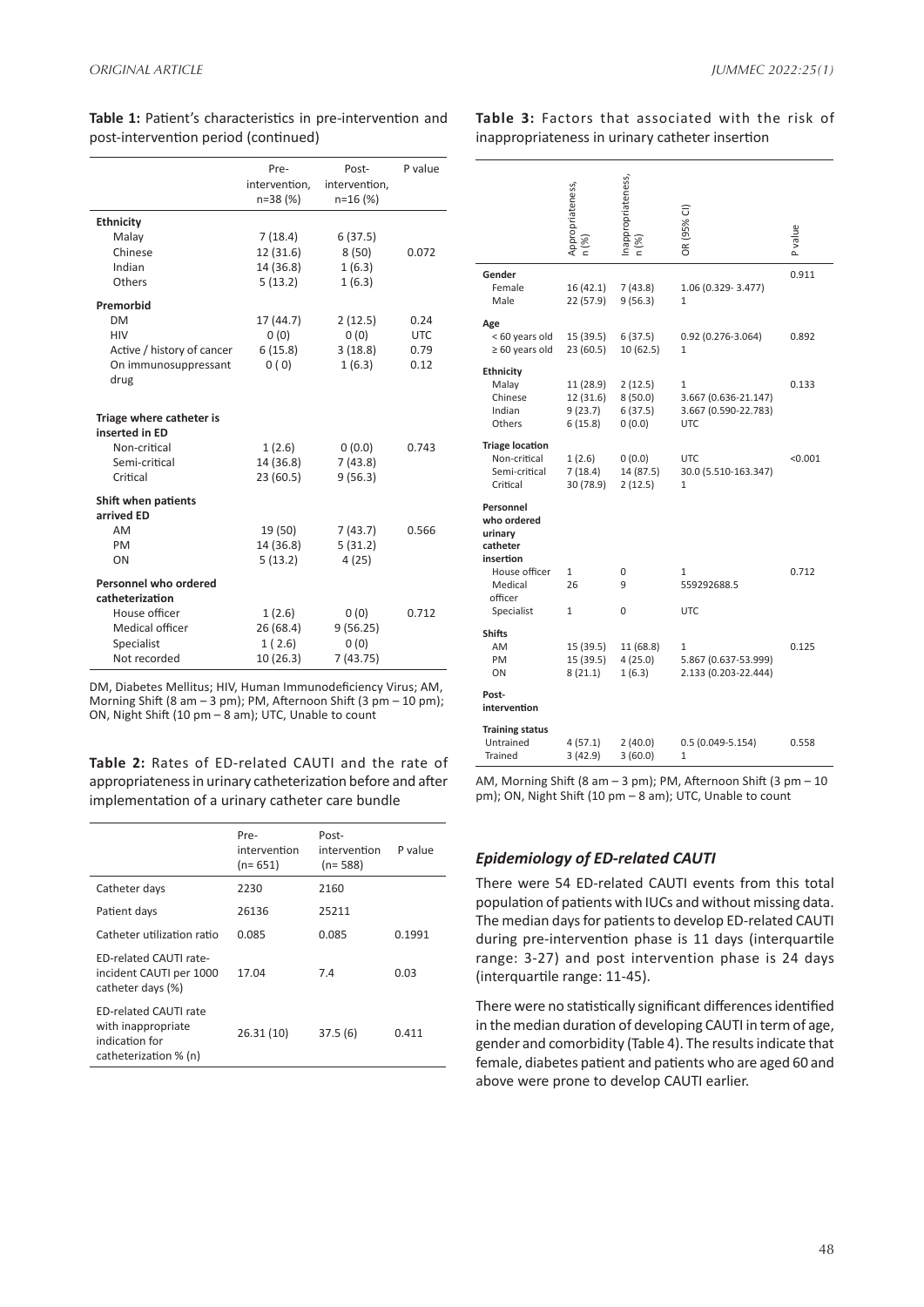**Table 4:** Median duration to develop CAUTI in each category

| Median (IQR)  | P value |
|---------------|---------|
|               |         |
| $7(2-40)$     | 0.072   |
| $15(9-33)$    |         |
|               |         |
| $14(6-41)$    | 0.315   |
| $11(3-31)$    |         |
|               |         |
| $11(3-26)$    | 0.26    |
| 14            |         |
|               |         |
|               |         |
| 12 (2.5 16.5) | 0.569   |
| 14            |         |
|               |         |

DM, Diabetes Mellitus

#### *Microbiology of ED-related CAUTI*

The majority of CAUTIs were caused by *E. coli* (n= 12, 22%), *Enterococcus faecalis* (n=8, 18%), *Pseudomonas aeruginosa*  (n=7, 13%). Multiple drug resistant organisms (MDRO) were found in 18% of ED-related CAUTI cases between both periods. Number of MDRO cases did reduce during post intervention, but it was not found to be statistically significant (Table 5). Organisms that classified as MDRO are *Acinetobacter baumanii, Pseudomonas aeruginosa* and *Klebsiella pneumoniae.* In this study, no factor was found to be significantly associated with the incident of MDRO (Table 6).

**Table 5:** Changes in number of patients who developed MDRO between pre- and post-intervention phase

|                       | <b>MDRO</b> | Non MDRO   | OR (95% CI)            | P<br>value |
|-----------------------|-------------|------------|------------------------|------------|
| Pre-<br>intervention  | 14 (36.8%)  | 24 (63.2%) | 1                      | 0.07       |
| Post-<br>intervention | 4 (25%)     | 12 (75%)   | $0.571(0.154 - 2.117)$ |            |

MDRO, Multiple drug resistant organisms

**Table 6:** Association of factors with the risk of MDRO

|                     | <b>MDRO</b> | No<br><b>MDRO</b> | OR (95% CI)            | P value |
|---------------------|-------------|-------------------|------------------------|---------|
| Gender<br>Female    | 7           | 16                | $0.749(0.232 - 2.418)$ | 0.697   |
| Male                | 11          | 20                | $\mathbf{1}$           |         |
| Age                 |             |                   |                        |         |
| < 60 years old      | 6           | 15                | $0.669(0.202 - 2.222)$ | 0.554   |
| $\geq 60$ years old | 12          | 21                | 1                      |         |
| Ethnicity           |             |                   |                        |         |
| Malay               | 3           | 10                | 1                      | 0.363   |
| Chinese             | 5           | 15                | 1.032 (0.189-5.643)    |         |
| Indian              | 7           | 8                 | 3.36 (0.617-18.294)    |         |
| Others              | 3           | 3                 | 3.798 (0.462-31.194)   |         |

#### **Table 6:** Association of factors with the risk of MDRO (continued)

|                        | <b>MDRO</b> | No<br><b>MDRO</b> | OR (95% CI)          | P value |
|------------------------|-------------|-------------------|----------------------|---------|
| <b>Comorbidity DM</b>  |             |                   |                      |         |
| Yes                    | 7           | 12                | 1.119 (0.326-3.843)  | 0.687   |
| No                     | 11          | 24                | $\mathbf{1}$         |         |
| Active/ history of     |             |                   |                      |         |
| cancer                 |             |                   |                      |         |
| Yes                    | 3           | 6                 | 2.288 (0.388-13.502) | 1.0     |
| No                     | 15          | 30                | $\mathbf{1}$         |         |
| Patient on             |             |                   |                      |         |
| immunosuppressive      |             |                   |                      |         |
| drug                   |             |                   |                      |         |
| Yes                    | 0           | 1                 | <b>UTC</b>           | 0.475   |
| No                     | 18          | 35                | 1                    |         |
| <b>Triage Location</b> |             |                   |                      |         |
| Non-critical           | 1           | $\Omega$          | <b>UTC</b>           | 0.357   |
| Semi-critical          | 7           | 14                | 1.100 (0.340-3.564)  |         |
| Critical               | 10          | 22                | 1                    |         |

MDRO, Multiple drug resistant organisms; DM, Diabetes Mellitus; UTC, Unable to count

#### *Discussion*

This study addressed the need of intervention over the prevalence of ED- related CAUTI and the appropriateness in urinary catheter insertion in this centre. Aligning with the emphasis on improving patient safety and care, this study will evaluate the effectiveness of E-training module to reduce ED-related CAUTI rate and incidents of inappropriate usage of urinary catheter. The end goal objective is the prevention of ED-related CAUTI which lead to better patient outcome.

By using this online training module, the ED-related CAUTI rate significantly reduced post intervention. Many studies have shown the impact of evidence-based intervention on reduced rates of CAUTI in different settings (19). For example, Meddings *et al.,* have successfully reduced 53% of CAUTI rate by using a reminder or stop order for urinary catheter placement based on HICPAC urinary catheter indication list (20). Most of the studies were conducted by using face to face teaching. However, this current study has shown that using an online training module can also reduce the ED-related CAUTI rate.

In this study, the rate of inappropriate use of urinary catheter and the catheter utilization rate remained the same after the intervention despite the rate of ED-related CAUTI dropped significantly. This finding corresponds to the study done by Davis and colleagues in the paediatric population, whereby the catheter utilization rate remained at 0.12 before and after implementation with a 50% reduction in infection rate (21). There was another study which emphasised on nursing education to decrease CAUTI also failed to improve the catheter utilization rate despite dropped in CAUTI rate (22). However, other studies had shown a linear reduction between the rates of CAUTI and urinary catheter utilization (23-26). Various studies have shown the significant association between the reduction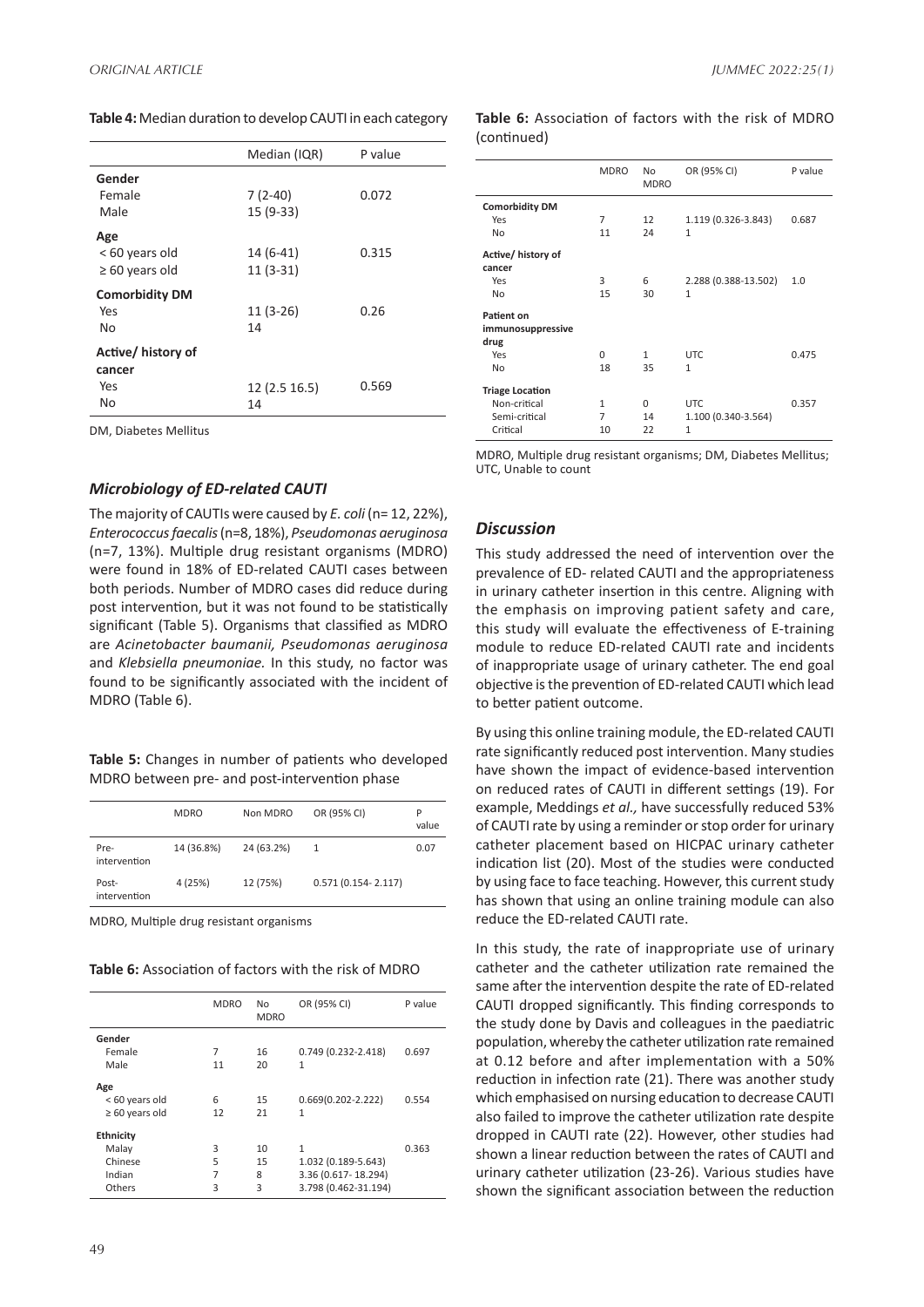in catheter utilization rate and the increase in compliance to appropriate use of urinary catheter (22, 27).

There may be various reasons for this. Based on CDC guidelines, the risk for patient to develop CAUTI are multifactorial. The rate of ED-related CAUTI, are not only influenced by reduction of inappropriate catheterization, but also the technique of urinary catheter insertion, the days of indwelling catheter as well as continuously maintaining unobstructed urine flow during admission (17). In this study, not only educate all ED staff with the knowledge on appropriate indications of urinary catheter insertion, but also trained the staff on the proper technique of catheterization and catheter care. Therefore, the rate of ED-related CAUTI reduction may be due to improvement technique of catheter insertion and maintenance. This study is a pilot study and it is a one-off course for all staffs. Knowledge and skill retention might deteriorate over the months. Therefore, continuous reassessment might be needed in the future to reduce the rate.

In Fakih *et al.,* study, ED catheterization patient's mean age was  $63.4 \pm 22.0$  years and those without an indication, the mean age was 71.3± 18.8 years (28). Holroyd-Leduc *et al.,* found that one third of the hospitalized patients aged of 85 years or older received urinary catheter were unnecessary (29). In this study, the mean age of those who catheterized was 60.50±19.96 years old and the mean age of those without appropriate indication was 64.38±19.986 years old. There was a study showed, the most common reason that lead to inappropriate urinary catheter insertion among older patients are convenience of care and urine specimen collection. Elder patients who presented with chronic constipation, cognitive impairment, ADL dependent were likely to undergo inappropriate urinary catheterisation. In their study also pointed out some of the nurses may request a physician order for a urinary catheter in order to reduce their toileting workload (30). This may find in our department as well.

Elderly patients have higher incidence of HAIs when compared to younger patients. A study showed the age of more than 90 years old were independent risk factors for CAUTI and the chances of receiving urinary catheter are much higher in older age (31). In our study, patients who aged 60 and above, developed CAUTI 3 days earlier than those who are below 60. However, it is not statistically significant. Otherwise, study did not show the significant association between age and inappropriate catheterization.

Triage location is found to have strong association with the inappropriate catheter insertion rate. Patient who triage to semi critical zone were more likely to be prescribed urinary catheter without proper indication by their treating doctor. The explanation for this could be, UMMC emergency department have adopted a 3 tier triage system based on the severity of the patient's presentation. Patient who triaged to the semi critical and critical zone, are often critically ill or at increased risk for deterioration and require interventions. Based on Gould *et al.*, critically ill patients who require urinary catheterization are those who are hemodynamically unstable, patients who are on neuromuscular blockade and those with desaturation during exertion or position change (16). Most of the critically ill patients who fulfil the above criteria will be triage to critical zone and therefore would have been catheterized appropriately. However, since there is no similar definition for semi critical patients, the patients who were triaged to the semi critical zone were probably more likely to be catheterized inappropriately. However, in our study, we did not ascertain the actual reason of inappropriate catheterization.

Based on the epidemiology of patients, the median duration for female to develop CAUTI is 2 times earlier than male patient (7 days vs 14 days, (IQR 2-40)). Many studies showed female and age are the independent risks for patients to develop CAUTI (32-34). It might due to short urethra in female. A study conducted in a single centre ICU, has shown the patients with diabetes were 4.55 (p< 0.001) times higher risk than those who without (35). The greater comorbidities were found to have significant association with the inappropriate urinary catheterization (36). This study found similar results for those with diabetes and cancer have developed CAUTI in a shorter time when compare with those who are not.

CAUTI incidence is significantly related to the physicians' perception on practicing CAUTI prevention which includes the knowledge on the risk factors which contribute to CAUTI and the frequency of training on proper catheterization (37). The number of CAUTI incident with inappropriate use of urinary catheter among emergency physician, medical officers and house officers were analysed in this study. In theory, emergency physicians and medical officers should have more awareness on CAUTI prevention when compares to house officers. However in this study, most of the urinary catheters were ordered by the medical officers. Thus, we were unable to associate the correlation between seniority and the risk of inappropriate insertion of urinary catheter.

Out of five inappropriate insertion of urinary catheter insertions during post intervention phase, 2 are inserted by other department, which consider as untrained personnel. There was no statistical significant difference among trained and untrained staff in appropriateness catheterization. It might due to our study sample size was small.

Male gender and presence of indwelling urinary catheter have been found to be predictors of developing multidrugresistant gram-negative bacteria (38). Most likely due to small sample size, this study did not find any factor which is significantly associated with the incident of multidrugresistant organism. As much as 50% of nosocomial acquired UTIs which included catheter associated urinary tract infection are caused by *E.coli* (39). Similarly in this study, most of the catheter associated urinary tract infections are caused by *E.coli* as well.

## *Strengths*

This intervention study was done via online platform, exploring the potential of E-learning in reducing the rate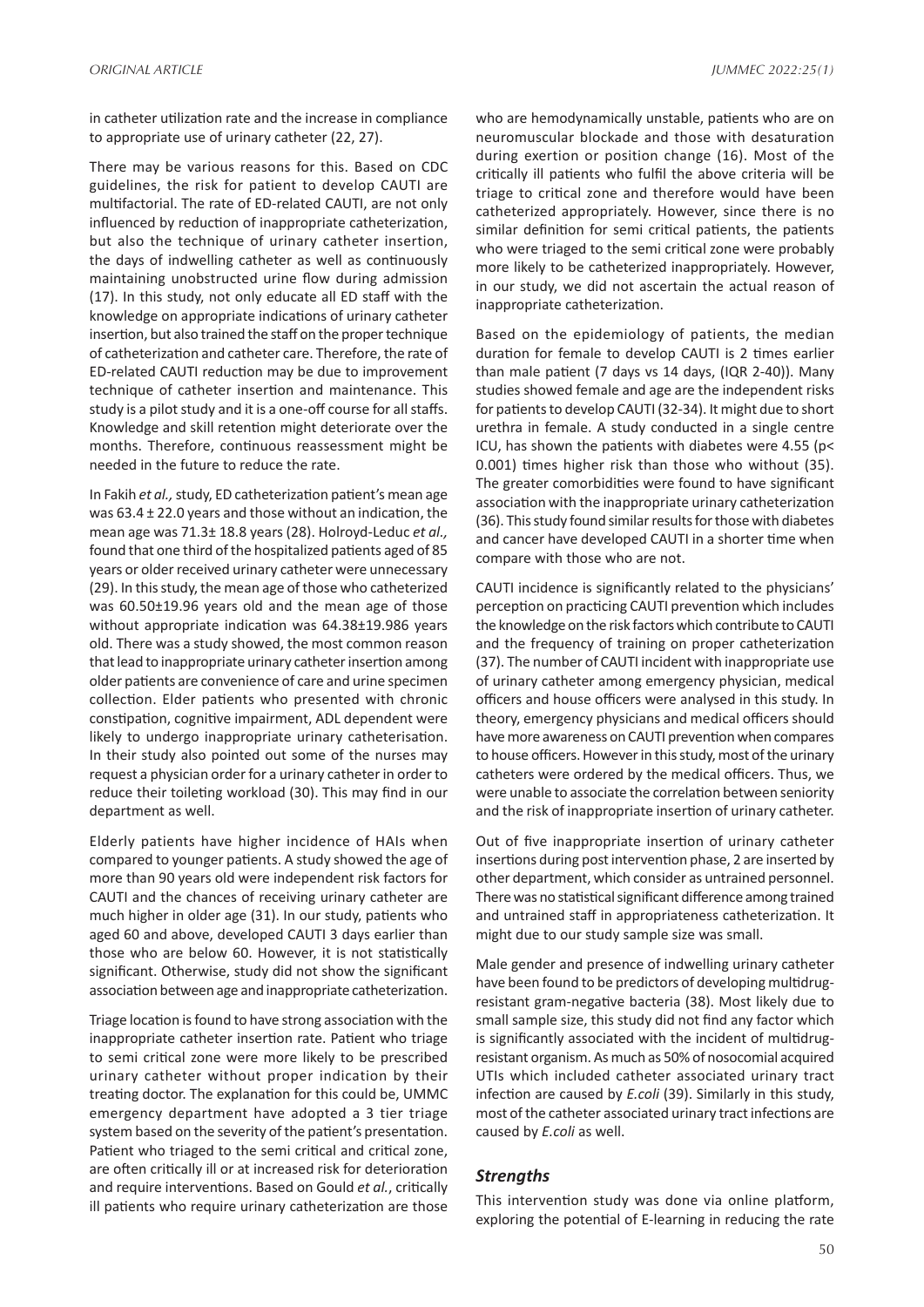of infection. The participants are not required to gather in one place to complete the module, this provide the flexibility for participants especially for those who working in shift system. Additionally, during this COVID pandemic period, this method can become a good tool for centres to educate their staffs.

## *Limitations*

Unfortunately, this study has several limitations. Firstly, the reduction of ED-related CAUTI in this study, maybe affected by other factors such as other clinical parameters that would not be able to assess due to it is a retrospective study; however, to our knowledge, there was no change in the hospital protocol on urinary catheter care or compliance in hand hygiene and environmental and equipment cleaning. During the pre-intervention phase, some cases with missing data were excluded. However, in the post-intervention phase, due to the re-enforcement on important of proper documentation, data for all cases that diagnosed ED-related CAUTI events were able to be retrieved. Second, this is a single centre, the finding might not be generalized to other hospitals. Third, due to the small sample size, this study was unable to show any significant impact from patient's demographic and clinical on the rate of inappropriate catheterization. Fourthly, this study is a one-off course may result with lesser impact.

## *Conclusion*

Patients who presents to the emergency department have a significant risk to be catheterize inappropriately and develop CAUTI later in the ward. There was a significant reduction in ED-related CAUTIs after introduction of a CAUTI care bundle E-learning training module for the ED staff.

## *Acknowledgements*

We thank all the team members participate in this CAUTI prevention program and all the Emergency Department staffs who are responsible on urinary catheter insertion as a front-liner. Special acknowledgement to the advisors in this study: Associate Prof. Dr. Mohd Idzwan Zakaria from the Faculty of Medicine, Associate Prof. Dr. Sasheela A/p Sri La Sri Ponnampalavanar from Infection Control Department and Dr. Maria Kahar Bador binti Abdul Kahar from Microbiology Department.

Lastly, we would like to acknowledge the Agency for Healthcare Research and Quality (AHRQ) for providing all the necessary information and guidance in this CAUTI prevention project.

## *Ethics approval*

This study has received ethics approval from UMMC Medical Research Ethics Committee (MREC) ID NO: 2017109-5666.

## *Informed consent*

Verbal informed consent was taken from all the participants.

## *Competing interest*

Authors declare no conflict of interest in this study.

## *References*

- 1. Centers for Disease Control and Prevention. HAI Prevalence Survey. 2014. Available at: http://www. cdc.gov/hai/surveillance/. Accessed 18 April 2014.
- 2. World Health Organization. Health care-associated infections fact sheet. 2015. Available at: https://www. who.int/gpsc/country\_work/gpsc\_ccisc\_fact\_sheet en.pdf. Accessed 10 December 2015.
- 3. Saint S. Clinical and economic consequences of nosocomial catheter-related bacteriuria. Am J Infect Control*.* 2000;28(1):68-75.
- 4. Lo E, Nicolle LE, Coffin SE, Gould C, Maragakis LL, Meddings J, *et al.* Strategies to prevent catheterassociated urinary tract infections in acute care hospitals: 2014 Update*.* Infect Control Hosp Epidemiol. 2014;35(5):464–79.
- 5. Dudeck MA, Horan TC, Peterson KD, Allen-Bridson K, Morrell G, Pollock DA, *et al.* National Healthcare Safety Network (NHSN) Report: Data summary for 2010, device-associated module. Am J Infect Control*.*  2011;39(10):798–816.
- 6. Magill SS, Edwards JR, Bamberg W, Beldavs ZG, Dumyati G, Kainer MA, *et al.* Emerging infections program healthcare-associated infections and antimicrobial use prevalence survey team: Multistate point-prevalence survey of health care-associated infections. N Engl J Med. 2014;370(13):1198–208.
- 7. Umscheid CA, Mitchell MD, Doshi JA, Agarwal R, Williams K, Brennan PJ. Estimating the proportion of healthcare-associated infections that are reasonably preventable and the related mortality and costs. Infect Control Hosp Epidemiol. 2011;32(2):101–14.
- 8. Schuur JD, Venkatesh AK. The growing role of emergency departments in hospital admissions. N Engl J Med. 2012: 367(5): 391–3.
- 9. Munasinghe RL, Yazdani H, Siddique M, Hafeez W. Appropriateness of use of indwelling urinary catheters in patients admitted to the medical service. Infect Control Hosp Epidemiol. 2001;22(10):647-9.
- 10. Schuur JD, Chambers JG, Hou PC. Urinary catheter use and appropriateness in U.S. emergency departments, 1995-2010. Acad Emerg Med. 2014;21(3):292-300.
- 11. Shapiro M, Simchen E, Izraeli S, Sacks TG. A multivariate analysis of risk factors for acquiring bacteriuria in patients with indwelling urinary catheters for longer than 24 hours*.* Infect Cont. 1984; 5(11):525–32.
- 12. Kanj SS, Zahreddine N, Rosenthal VD, Alamuddin L, Kanafani Z, Molaeb B. Impact of a multidimensional infection control approach on catheter-associated urinary tract infection rates in an adult intensive care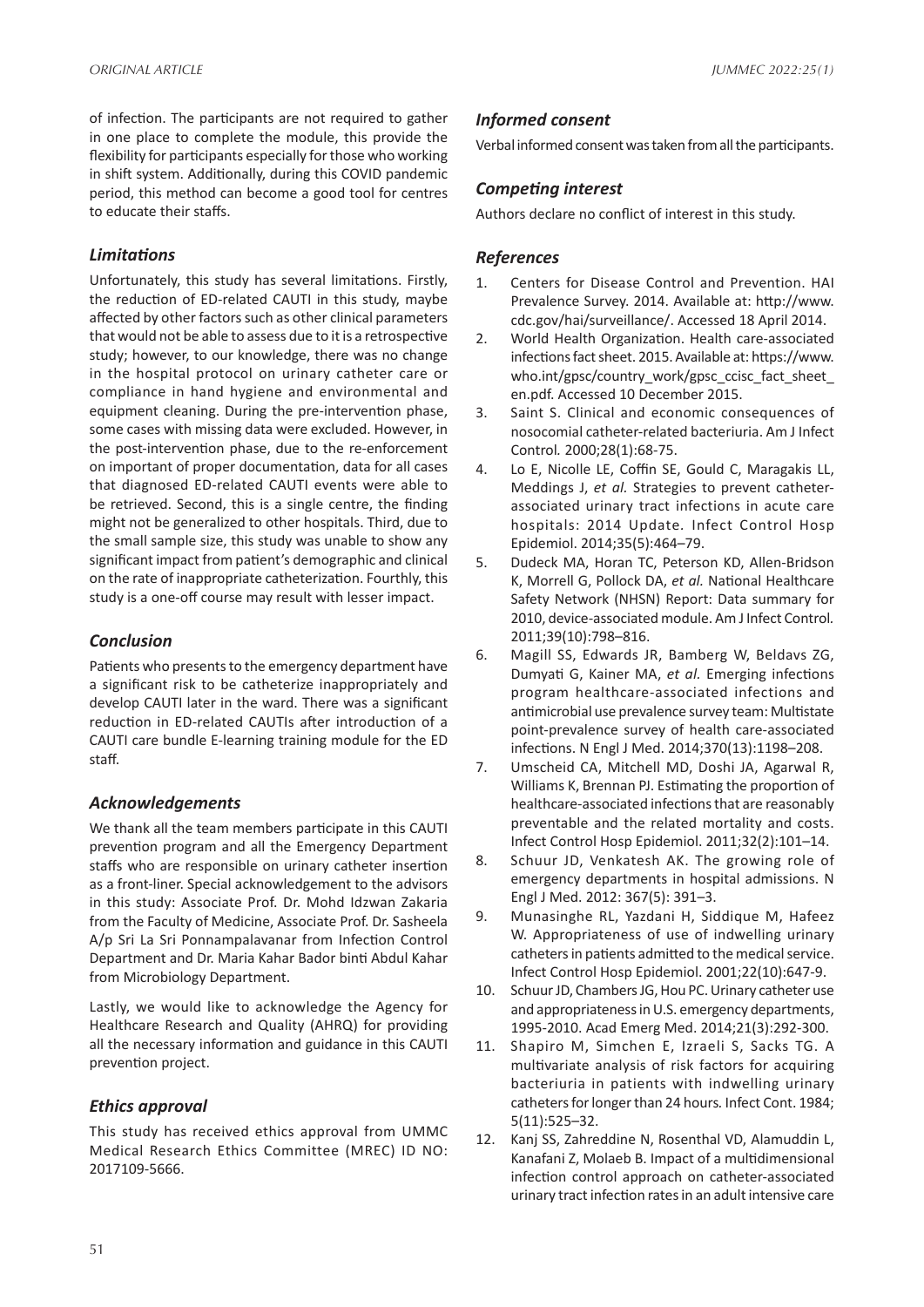unit in Lebanon: International Nosocomial Infection Control Consortium (INICC) findings. Int J Infect Dis. 2013;17(9):e686-90.

- 13. Leblebicioglu H, Ersoz G, Rosenthal VD, Nevzat-Yalcin A, Akan ÖA, Sirmatel F, *et al.* Impact of a multidimensional infection control approach on catheter-associated urinary tract infection rates in adult intensive care units in 10 cities of Turkey: International Nosocomial Infection Control Consortium findings (INICC). Am J Infect Control. 2013;41(10):885–91.
- 14. Sobel JD, Kauffman CA, McKinsey D, Zervos M, Vazquez JA, Karchmer AW, *et al.* Candiduria: a randomized, double-blind study of treatment with fluconazole and placebo: National Institute of Allergy and Infectious Diseases (NIAID) Mycoses Study Group. Clin Infect Dis. 2000;30(1):19-24.
- 15. Kauffman CA, Vazquez JA, Sobel JD, Gallis HA, McKinsey DS, Karchmer AW, *et al.* Prospective multicenter surveillance study of funguria in hospitalized patients. Clin Infect Dis. 2000;30(1):14-8.
- 16. Gould CV, Umscheid CA, Agarwal RK, Kuntz G, Pegues DA. Guideline for prevention of catheter‐associated urinary tract infections 2009. Infect Control Hosp Epidemiol. 2010;31(4):319-26.
- 17. Centers for Disease Control and Prevention. Urinary tract infection (catheter-associated urinary tract infection [CAUTI] and non-catheter-associated urinary tract infection [UTI]) and other urinary system infection [USI]) events. 2015. Available at: http://www. cdc. gov/nhsn/PDFs/pscManual/7pscCAUTIcurrent. Accessed 15 Nov 2021.
- 18. Centers for Disease Control and Prevention. Bloodstream infection event (central line-associated bloodstream infection and non-central lineassociated bloodstream infection). 2017. Available at: https://www.cdc.gov/nhsn/pdfs/pscmanual/4psc\_ clabscurrent.pdf. Accessed 15 Nov 2021.
- 19. Taha H, Raji SJ, Khallaf A, Abu Hija S, Mathew R, Rashed H, *et al.* Improving catheter associated urinary tract infection rates in the medical units*.* BMJ Qual Improv Rep*.* 2017;6(1):u209593.
- 20. Meddings J, Rogers MAM, Krein SL, Fakih MG, Olmsted RN, Saint S. Reducing unnecessary urinary Catheter use and other strategies to prevent catheter-associated urinary tract infection: An integrative review. BMJ Qual Saf. 2014;23(4):277-89.
- 21. Davis KF, Colebaugh AM, Eithun BL, Klieger SB, Meredith DJ, Plachter N, *et al*. Reducing catheterassociated urinary tract infections: A qualityimprovement initiative. Pediatrics. 2014;134(3):e857– 64.
- 22. Gordon PR. The effects of nursing education on decreasing catheter associated urinary tract infection rates. ScholarWorks. 2015. Available at: http:// scholarworks.waldenu.edu/dissertations. Accessed 4 April 2019.
- 23. Titsworth WL, Hester J, Correia T, Reed R, Williams M, Guin P, *et al*. Reduction of catheter-associated urinary

tract infections among patients in a neurological intensive care unit: a single institution's success. J Neurosurg*.* 2012;116(4):911-20.

- 24. Fakih MG, Watson SR, Greene MT, Kennedy EH, Olmsted RN, Krein SL, *et al*. Reducing inappropriate urinary catheter use: A statewide effort. Arch Intern Med*.* 2012;172(3):255-60.
- 25. Moss M, Koll B, Tanafranca A, Barnett B, Amato-Hayes M, Williamson L, *et al*. Reduction in CAUTI and urinary catheter utilization rates on a medical unit and a respiratory step down Unit. Open Forum Infect Dis*.* 2015;2(1):288.
- 26. Bunch M. Sustained reduction of Catheter Associated Urinary Tract Infection (CAUTI) rate in a Long-Term Acute Care Setting (LTAC). Am J Infect Control. 2018;46(6):S75-6.
- 27. Blondal K, Ingadottir B. Einarsdottir H, Bergs D, Steingrimsdottir I, Steindorsdottir S, *et al.* The effect of a short educational intervention on the use of urinary catheters: A prospective cohort study. Int J Qual Health Care. 2016;28(6):742-8.
- 28. Fakih MG, Shemes SP, Pena ME, Dyc N, Rey JE, Szpunar SM, *et al.* Urinary catheters in the emergency department: Very elderly women are at high risk for unnecessary utilization. Am J Infect Control*.* 2010;38(9):683-8.
- 29. Holroyd-Leduc JM, Sands LP, Counsell SR, Palmer RM, Kresevic DM, Landefeld CS. Risk factors for indwelling urinary catheterization among older hospitalized patients without a specific medical indication for catheterization. J Patient Saf. 2005;1(4):201–7.
- 30. Hu FW, Chang CM, Tsai CH, Chen CH. Exploring initial inappropriate use of urinary catheters among hospitalised older patients in Taiwan. J Clin Nurs. 2015;24(11-12):1656-65.
- 31. Avci M, Ozgenc O, Coskuner SA, Olut AI. Hospital acquired infections (HAI) in the elderly: Comparison with the younger patients. Arch Gerontol Geriatr. 2012;54(1):247-50.
- 32. Lee JH, Kim SW, Yoon BIl, Ha US, Sohn DW, Cho YH. Factors that affect nosocomial catheter-associated urinary tract infection in intensive care units: 2-year experience at a single center. Korean J Urol. 2013;54(1):59-65.
- 33. Raffaele G, Bianco A, Aiello M, Pavia M. Appropriateness of use of indwelling urinary tract catheters in hospitalized patients in Italy. Infect Control Hosp Epidemiol. 2008;29(3):279-81.
- 34. Vincitorio D, Barbadoro P, Pennacchietti L, Pellegrini I, David S, Ponzio E, *et al*. Risk factors for catheterassociated urinary tract infection in Italian elderly. Am J Infect Control. 2014;42(8):898-901.
- 35. Gillen JR, Isbell JM, Michaels AD, Lau CL, Sawyer RG. Risk factors for urinary tract infections in cardiac surgical patients. Surg Infect*.* 2015;16(5): 504–8.
- 36. Daniels KR, Lee GC, Frei CR. Trends in catheterassociated urinary tract infections among a national cohort of hospitalized adults, 2001-2010. Am J Infect Control*.* 2014;42(1):17-22.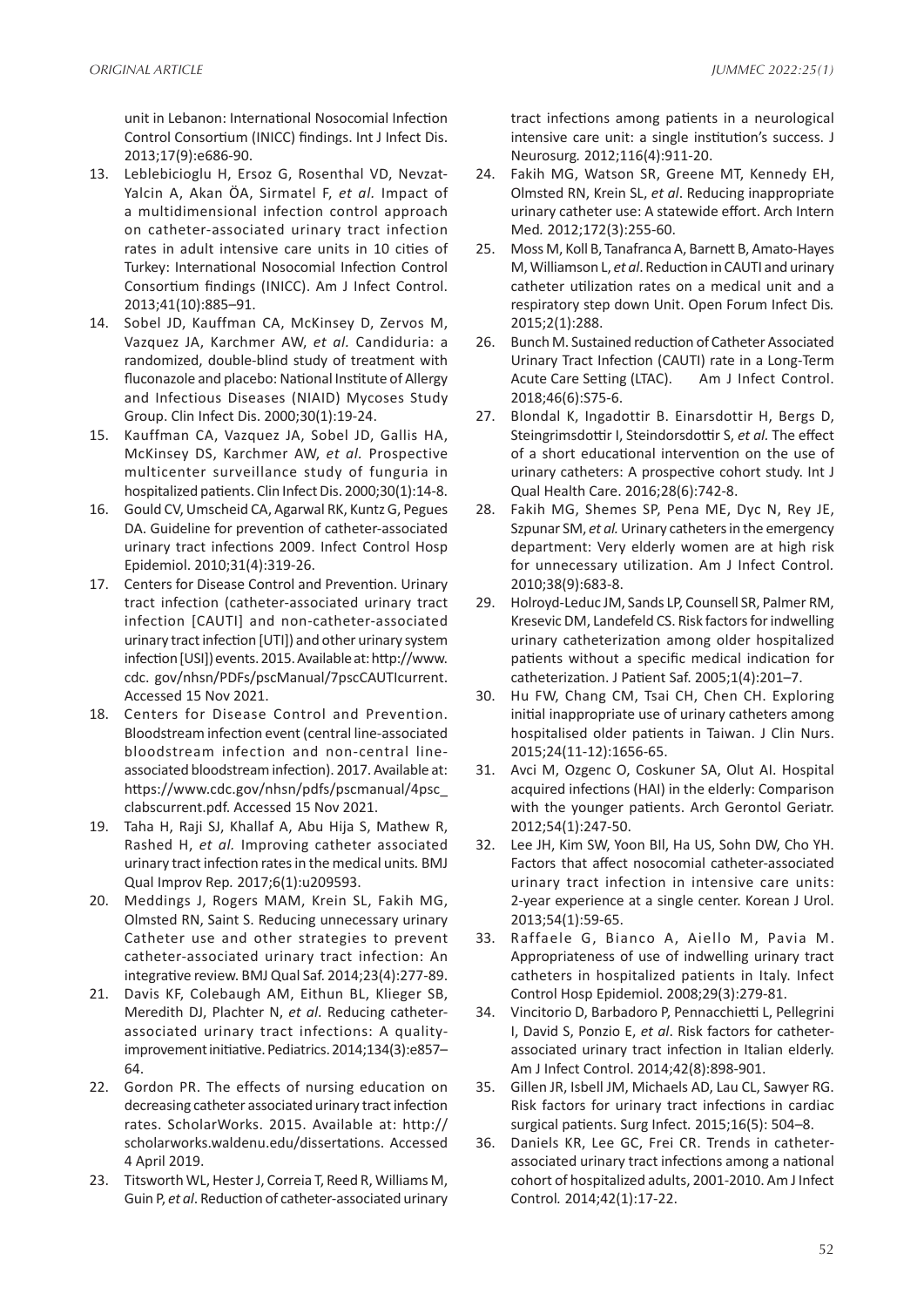- 37. Mbi Feh MKN. Physicians' perceptions and practice regarding the prevention of catheter-associated urinary tract infections in the ICU. Thesis. US: Walden University. 2015.
- 38. Gomila A, Shaw E, Carratalà J, Leibovici L, Tebé C, Wiegand I, *et al.* Predictive factors for multidrugresistant gram-negative bacteria among hospitalised patients with complicated urinary tract infections. Antimicrob Resist Infect Control. 2018;7(111):1-11.
- 39. Kucheria R, Dasgupta P, Sacks SH, Khan MS, Sheerin MS. Urinary tract infections: New insights into a common problem*.* Postgrad Med J. *2*005;81(952):83– 6.

#### **Appendix A:** Urinary catheter insertion checklist

#### Long-Term Care: Indwelling Urinary Catheter Insertion Checklist

| Resident Name (print) Med Rec#                                                                                                                                                      |  | Unit                     |
|-------------------------------------------------------------------------------------------------------------------------------------------------------------------------------------|--|--------------------------|
| Date/Time                                                                                                                                                                           |  |                          |
| Inserting Clinician (print) Signature                                                                                                                                               |  |                          |
|                                                                                                                                                                                     |  |                          |
| <b>I. BEFORE CATHETER INSERTION</b>                                                                                                                                                 |  | $\sqrt{\text{COMMENTS}}$ |
| 1. Confirm order, to include catheter and balloon size; use the smallest<br>effective catheter size.                                                                                |  |                          |
| 2. Assemble and verify supplies. Consider bringing a second catheter to use if<br>the first one is accidentally contaminated.                                                       |  |                          |
| 3. Identify the resident, per facility policy. Explain the procedure, its necessity,<br>and its potential complications to the resident and/or family.                              |  |                          |
| 4. Ensure privacy and good lighting.                                                                                                                                                |  |                          |
| 5. Position the resident correctly for the procedure; consider using an<br>assistant to help resident stay in position and decrease potential<br>contamination of sterile catheter. |  |                          |
| 6. Perform hand hygiene, don clean gloves, and cleanse the perineal area<br>with a washcloth, skin cleanser, and warm water, moving from front to back.                             |  |                          |
| 7. Remove gloves and perform hand hygiene.                                                                                                                                          |  |                          |

| <b>II. DURING INSERTION</b>                                                                                                                                                                                                                                                                                                                                       | $\sqrt{\text{COMMENTS}}$ |
|-------------------------------------------------------------------------------------------------------------------------------------------------------------------------------------------------------------------------------------------------------------------------------------------------------------------------------------------------------------------|--------------------------|
| 1. Open the sterile catheterization kit on a clean bedside table, using sterile<br>technique. Ensure all supplies are conveniently positioned.                                                                                                                                                                                                                    |                          |
| 2. Put on sterile gloves and drape the resident.                                                                                                                                                                                                                                                                                                                  |                          |
| 3. Prepare the antiseptic solution; ensure the resident is not allergic to iodine.<br>Apply sterile lubricant to the catheter tip. Consider attaching catheter to<br>drainage system now, if not already attached, and ensure the drainage bag<br>emptying port is clamped.                                                                                       |                          |
| 4. With nondominant hand, identify meatus, and be prepared to keep this<br>hand in this position until after the urine is flowing.                                                                                                                                                                                                                                |                          |
| 5. With dominant (sterile) hand, clean the meatus opening with the antiseptic<br>solution, moving from top to bottom. Use a new wipe/swab each time. Allow<br>the antiseptic to dry.                                                                                                                                                                              |                          |
| 6. With the dominant (sterile) hand, insert the catheter slowly into the urethra<br>until there is a return of urine. Then advance the catheter 2-3 inches more.<br>(Do not force the catheter through the urethra).<br>Leave the catheter in the vagina, if accidentally inserted, until after the new<br>sterile urinary catheter is inserted into the bladder. |                          |
| 7. Hold the catheter with the nondominant hand; use the dominant hand to<br>fully inflate the catheter balloon with the entire volume of supplied sterile water<br>in the prefilled syringe.                                                                                                                                                                      |                          |
| 8. Gently pull on catheter after balloon inflation to feel resistance.                                                                                                                                                                                                                                                                                            |                          |

| <b>III. AFTER INSERTION</b>                                                                                                                                                                                                                                 | $\sqrt{\text{COMMENTS}}$ |
|-------------------------------------------------------------------------------------------------------------------------------------------------------------------------------------------------------------------------------------------------------------|--------------------------|
| 1. Remove used equipment and dispose of used supplies in trash per facility<br>policy. Place syringe in sharps container. If a bladder scanner was used, wipe<br>it with appropriate disinfectant cleaner before storing for use with the next<br>resident. |                          |
| 2. Secure catheter to the resident's leg with securement device. Remove<br>gloves and perform hand hygiene                                                                                                                                                  |                          |
| 3. Cover the resident with linens and assist to a comfortable position.                                                                                                                                                                                     |                          |
| 4. Ensure the tubing in not kinked and the drainage bag is below the level of<br>the bladder. Place a cover over the drainage bag to maintain resident dignity.                                                                                             |                          |
| 5. Perform hand hygiene.                                                                                                                                                                                                                                    |                          |
| 6. Document-                                                                                                                                                                                                                                                |                          |
| Type and size of catheter and balloon                                                                                                                                                                                                                       |                          |
| Amount of fluid inserted in the balloon                                                                                                                                                                                                                     |                          |
| How the resident tolerated the procedure                                                                                                                                                                                                                    |                          |
| Amount of urine obtained and its characteristics                                                                                                                                                                                                            |                          |
| Name of person performing the insertion and the date it was completed.                                                                                                                                                                                      |                          |
| 7. Label a urine collection container with a resident identifier and date.                                                                                                                                                                                  |                          |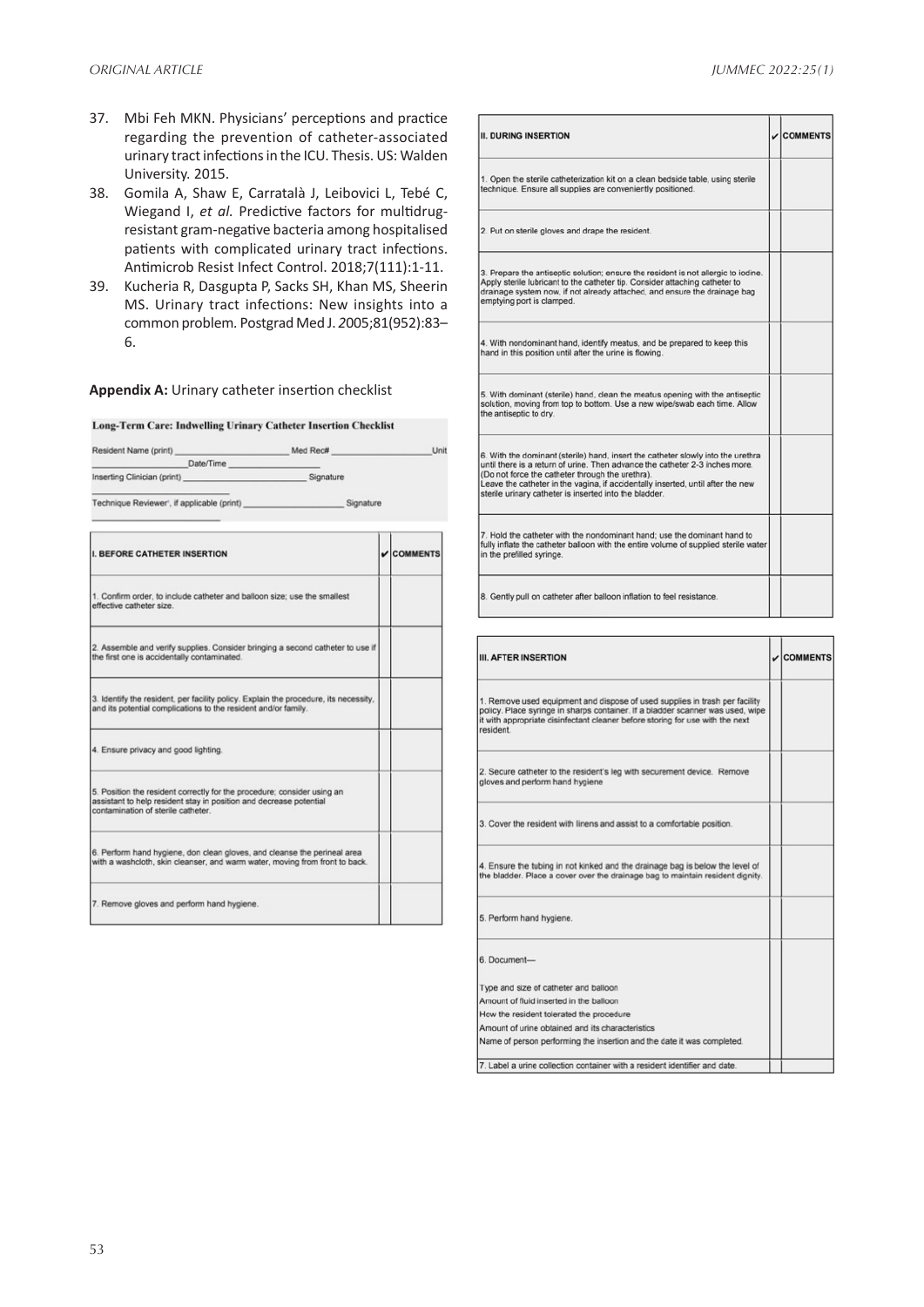**Appendix B:** Definitions based on NHSN surveillance

| Present on<br>Admission (POA)       | It is the day of admission to an<br>inpatient location, the 2 days before<br>admission, and the calendar day<br>after admission.                                                                                                                                                                                                                                                                                                                                                                                                             | <b>Criterion</b>                                                                              | Urinary Tract Infection (UTI)<br>Symptomatic UTI (SUTI)<br>Must meet at least one of the following<br>criteria                                                                                                                                                                                                                                                                                                                                                                              |
|-------------------------------------|----------------------------------------------------------------------------------------------------------------------------------------------------------------------------------------------------------------------------------------------------------------------------------------------------------------------------------------------------------------------------------------------------------------------------------------------------------------------------------------------------------------------------------------------|-----------------------------------------------------------------------------------------------|---------------------------------------------------------------------------------------------------------------------------------------------------------------------------------------------------------------------------------------------------------------------------------------------------------------------------------------------------------------------------------------------------------------------------------------------------------------------------------------------|
| Date of event (DOE)                 | It is the day when the first element<br>used to meet the UTI infection<br>criterion happened for the first time<br>within the 7-day Infection Window<br>Period.                                                                                                                                                                                                                                                                                                                                                                              | SUTI <sub>1a</sub><br>Catheter-<br>associated<br><b>Urinary Tract</b><br>Infection<br>(CAUTI) | Patient must meet 1, 2, and 3 below:<br>1. Patient had an indwelling urinary<br>catheter that had been in place for<br>> 2 days on the date of event (day of<br>device placement = Day 1) AND was<br>either:                                                                                                                                                                                                                                                                                |
| Infection Window<br>Period          | It is a date of first positive diagnostic<br>test that is used as an element of the<br>site-specific criterion<br>0R<br>In the absence of a diagnostic test,<br>use the date of the first documented<br>localized sign or symptom that is<br>used as an element of the site-<br>specific criterion                                                                                                                                                                                                                                           |                                                                                               | Present for any portion of the<br>٠<br>calendar day on the date of<br>event,<br>OR<br>Removed the day before the date<br>$\bullet$<br>of event<br>2. Patient has at least one of the<br>following signs or symptoms:                                                                                                                                                                                                                                                                        |
| Repeat Infection<br>Timeframe (RIT) | The RIT is a 14-day timeframe during<br>which no new infections of the same<br>type are reported.<br>The RIT applies to POA. The date<br>of event is Day 1 of the 14-day<br>RIT. If criteria for the same type of<br>infection are met and the date of<br>event is within the 14-day RIT, a new<br>event is not identified or reported.                                                                                                                                                                                                      |                                                                                               | fever $(>38.0^{\circ}C)$<br>$\bullet$<br>suprapubic tenderness *<br>costovertebral angle pain or<br>$\bullet$<br>tenderness *<br>urinary urgency **<br>$\bullet$<br>urinary frequency **<br>$\bullet$<br>dysuria **<br>$\bullet$<br>3. Patient has a urine culture with no<br>more than two species of organisms                                                                                                                                                                            |
| Indwelling catheter                 | A drainage tube that is inserted<br>into the urinary bladder through<br>the urethra, is left in place, and<br>is connected to a drainage bag<br>(including leg bags). These devices<br>are also called Foley catheters.<br>Condom or straight in-and-out<br>catheters are not included nor are<br>nephrostomy tubes, ileoconduits, or<br>suprapubic catheters unless a Foley<br>catheter is also present. Indwelling<br>urethral catheters that are used for<br>intermittent or continuous irrigation<br>are included in CAUTI surveillance. |                                                                                               | identified, at least one of which is<br>a bacterium of $\geq 10^5$ CFU/ml (See<br>Comments). All elements of the<br>UTI criterion must occur during<br>the Infection Window Period (See<br>Definition Chapter 2 Identifying HAIs<br>in NHSN).<br>*With no other recognized cause (see<br>Comments)<br>** These symptoms cannot be used when<br>catheter is in place. An indwelling urinary<br>catheter in place could cause patient<br>complaints of "frequency" "urgency" or<br>"dysuria". |
| Urinary tract<br>infection          | Urinary tract infections (UTI) are<br>defined using Symptomatic Urinary<br>Tract Infection (SUTI) criteria,<br>Asymptomatic Bacteremic UTI<br>(ABUTI), or Urinary System Infection<br>(USI) criteria                                                                                                                                                                                                                                                                                                                                         |                                                                                               | Note:<br>Fever is a non-specific symptom of<br>infection and cannot be excluded from<br>UTI determination because it is clinically<br>deemed due to another recognized cause                                                                                                                                                                                                                                                                                                                |
| Catheter-associated<br>UTI (CAUTI): | A UTI where an indwelling urinary<br>catheter was in place for >2 calendar<br>days on the date of event, with day<br>of device placement being Day 1,<br>AND an indwelling urinary catheter<br>was in place on the date of event<br>or the day before. If an indwelling<br>urinary catheter was in place for ><br>2 calendar days and then removed,<br>the date of event for the UTI must<br>be the day of discontinuation or the<br>next day for the UTI to be catheter-<br>associated                                                      |                                                                                               |                                                                                                                                                                                                                                                                                                                                                                                                                                                                                             |

## **Appendix C:** UTI criterion based on CDC/ NHSN Surveillance

| <b>Criterion</b>                                                                              | <b>Urinary Tract Infection (UTI)</b><br>Symptomatic UTI (SUTI)<br>Must meet at least one of the following<br>criteria                                                                                                                                                                                                                                                                                                                                                                                                                                                                                                                                                     |
|-----------------------------------------------------------------------------------------------|---------------------------------------------------------------------------------------------------------------------------------------------------------------------------------------------------------------------------------------------------------------------------------------------------------------------------------------------------------------------------------------------------------------------------------------------------------------------------------------------------------------------------------------------------------------------------------------------------------------------------------------------------------------------------|
| SUTI <sub>1a</sub><br>Catheter-<br>associated<br><b>Urinary Tract</b><br>Infection<br>(CAUTI) | Patient must meet 1, 2, and 3 below:<br>Patient had an indwelling urinary<br>1.<br>catheter that had been in place for<br>> 2 days on the date of event (day of<br>device placement = Day 1) AND was<br>either:<br>Present for any portion of the<br>$\bullet$<br>calendar day on the date of<br>event,                                                                                                                                                                                                                                                                                                                                                                   |
|                                                                                               | OR                                                                                                                                                                                                                                                                                                                                                                                                                                                                                                                                                                                                                                                                        |
|                                                                                               | Removed the day before the date<br>of event<br>Patient has at least one of the<br>2.<br>following signs or symptoms:<br>fever (>38.0°C)<br>$\bullet$<br>suprapubic tenderness *<br>costovertebral angle pain or<br>$\bullet$<br>tenderness <sup>*</sup><br>urinary urgency **<br>urinary frequency **<br>$\bullet$<br>dysuria **<br>Patient has a urine culture with no<br>3.<br>more than two species of organisms<br>identified, at least one of which is<br>a bacterium of ≥10 <sup>5</sup> CFU/ml (See<br>Comments). All elements of the<br>UTI criterion must occur during<br>the Infection Window Period (See<br>Definition Chapter 2 Identifying HAIs<br>in NHSN). |
|                                                                                               | *With no other recognized cause (see<br>Comments)<br>**These symptoms cannot be used when<br>catheter is in place. An indwelling urinary<br>catheter in place could cause patient<br>complaints of "frequency" "urgency" or<br>"dysuria".                                                                                                                                                                                                                                                                                                                                                                                                                                 |
|                                                                                               | Note:<br>Fever is a non-specific symptom of<br>infection and cannot be excluded from<br>UTI determination because it is clinically                                                                                                                                                                                                                                                                                                                                                                                                                                                                                                                                        |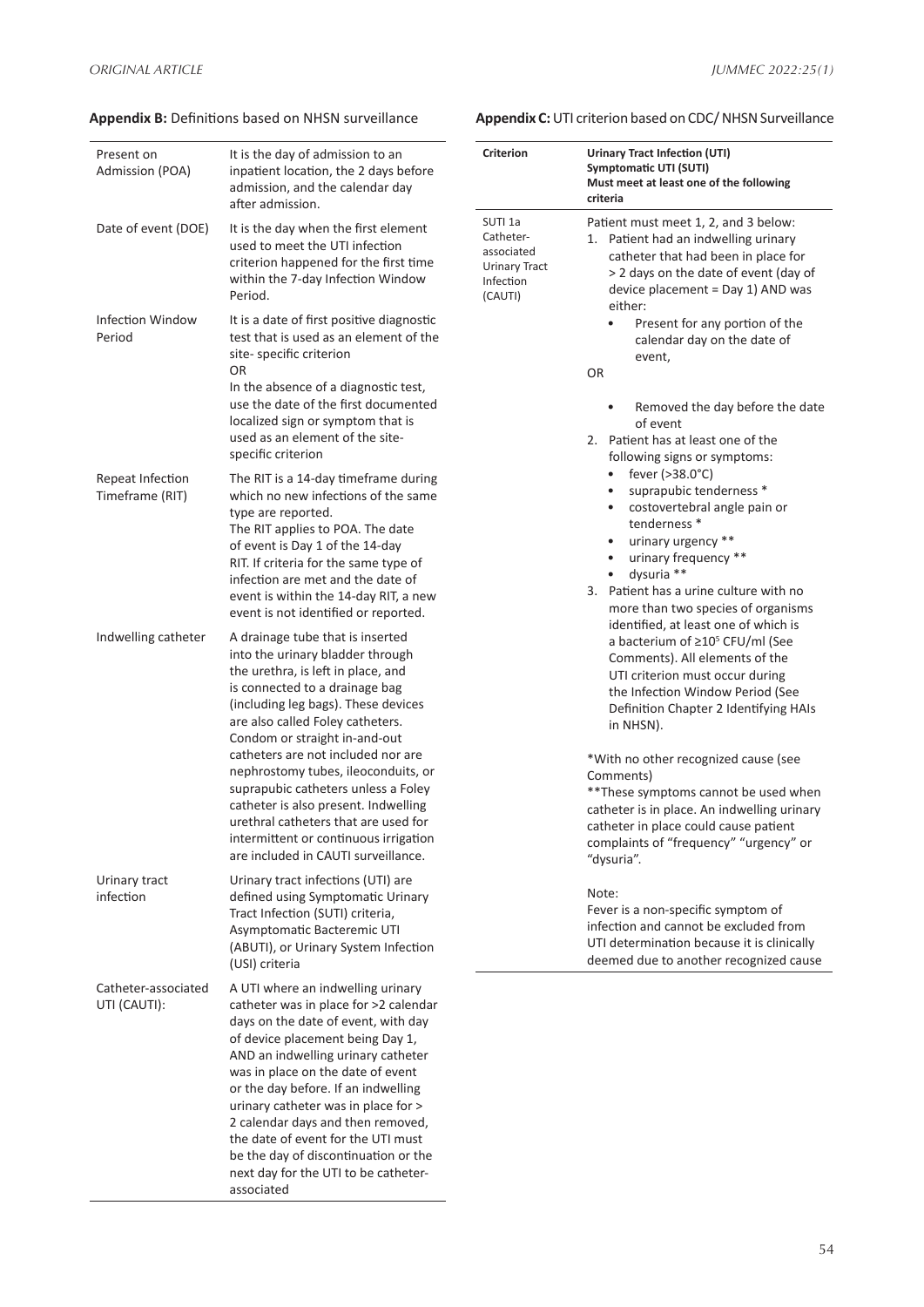| ,                                                                                                             |                                                                                                                                                                                                                                                                                                                                                                                                                                                                                                                                                                                                                                                                                                                                                                                                                                                                                                               | '~         |
|---------------------------------------------------------------------------------------------------------------|---------------------------------------------------------------------------------------------------------------------------------------------------------------------------------------------------------------------------------------------------------------------------------------------------------------------------------------------------------------------------------------------------------------------------------------------------------------------------------------------------------------------------------------------------------------------------------------------------------------------------------------------------------------------------------------------------------------------------------------------------------------------------------------------------------------------------------------------------------------------------------------------------------------|------------|
| <b>Criterion</b>                                                                                              | Urinary Tract Infection (UTI)<br>Symptomatic UTI (SUTI)<br>Must meet at least one of the following<br>criteria                                                                                                                                                                                                                                                                                                                                                                                                                                                                                                                                                                                                                                                                                                                                                                                                | Cri        |
| SUTI <sub>1b</sub><br>Non-Catheter-<br>associated<br><b>Urinary Tract</b><br><b>Infection (Non-</b><br>CAUTI) | Patient must meet 1, 2, and 3 below:<br>One of the following is true:<br>1.<br>Patient has/had an indwelling urinary<br>catheter, but it has/had not been in place<br>>2 calendar days on the date of event                                                                                                                                                                                                                                                                                                                                                                                                                                                                                                                                                                                                                                                                                                   |            |
|                                                                                                               | <b>OR</b>                                                                                                                                                                                                                                                                                                                                                                                                                                                                                                                                                                                                                                                                                                                                                                                                                                                                                                     | Co         |
|                                                                                                               | Patient did not have a urinary catheter<br>in place on the date of event nor the day<br>before the date of event<br>2.<br>Patient has at least one of the following<br>signs or symptoms:<br>fever (>38°C) in a patient that is $\leq 65$<br>years of age<br>suprapubic tenderness *<br>costovertebral angle pain or<br>٠<br>tenderness *<br>urinary frequency **<br>urinary urgency **<br>dysuria **<br>3.<br>Patient has a urine culture with no more<br>than two species of organisms identified,<br>at least one of which is a bacterium of $\geq 10^5$<br>CFU/ml. (See Comments) All elements of<br>the SUTI criterion must occur during the<br>Infection Window Period                                                                                                                                                                                                                                  |            |
|                                                                                                               | *With no other recognized cause (see<br>Comments)<br>**These symptoms cannot be used when<br>catheter is in place. An indwelling urinary<br>catheter in place could cause patient<br>complaints of "frequency" "urgency" or<br>"dysuria".                                                                                                                                                                                                                                                                                                                                                                                                                                                                                                                                                                                                                                                                     | Sur<br>ina |
|                                                                                                               | Note:<br>Fever is a non-specific symptom of<br>infection and cannot be excluded from UTI<br>determination because it is clinically deemed<br>due to another recognized cause.                                                                                                                                                                                                                                                                                                                                                                                                                                                                                                                                                                                                                                                                                                                                 | А.         |
| Asymptomatic<br><b>Bacteremic</b><br><b>Urinary Tract</b><br>Infection (ABUTI)                                | Patient must meet 1, 2, and 3 below:<br>Patient with* or without an indwelling<br>1.<br>urinary catheter has no signs or symptoms<br>of SUTI 1 or 2 according to age (Note:<br>Patients > 65 years of age with a non-<br>catheter-associated ABUTI may have a<br>fever and still meet the ABUTI criterion)<br>Patient has a urine culture with no more<br>2.<br>than two species of organisms identified,<br>at least one of which is a bacterium of $\geq 10^5$<br>CFU/ml (see Comment section below)<br>Patient has organism identified** from<br>3.<br>blood specimen with at least one matching<br>bacterium to the bacterium identified<br>in the urine specimen, or meets LCBI<br>criterion 2 (without fever) and matching<br>common commensal(s) in the urine. All<br>elements of the ABUTI criterion must<br>occur during the Infection Window Period.<br>*Patient had an indwelling urinary catheter |            |
|                                                                                                               | in place for >2 calendar days on the date of                                                                                                                                                                                                                                                                                                                                                                                                                                                                                                                                                                                                                                                                                                                                                                                                                                                                  |            |

#### **Appendix C:** UTI criterion based on CDC/ NHSN Surveillance (continued)

in place for >2 calendar days on the date of event, with day of device placement being Day 1, and catheter was in place on the date of event or the day before.

## **Appendix C:** UTI criterion based on CDC/ NHSN Surveillance (continued)

| <b>Criterion</b> | <b>Urinary Tract Infection (UTI)</b><br>Symptomatic UTI (SUTI)<br>Must meet at least one of the following<br>criteria                                                                                                                                                                                                                                                                                                                                                                                                                                                                                             |
|------------------|-------------------------------------------------------------------------------------------------------------------------------------------------------------------------------------------------------------------------------------------------------------------------------------------------------------------------------------------------------------------------------------------------------------------------------------------------------------------------------------------------------------------------------------------------------------------------------------------------------------------|
|                  | ** Organisms identified by a culture or non-<br>culture based microbiologic testing method<br>which is performed for purposes of clinical<br>diagnosis or treatment (e.g., not Active<br>Surveillance Culture/Testing (ASC/AST)                                                                                                                                                                                                                                                                                                                                                                                   |
| <b>Comments</b>  | "Mixed flora" is not available in the pathogen<br>list within NSHN. Therefore, it cannot be<br>reported as a pathogen to meet the NHSN UTI<br>criteria. Additionally, "mixed flora" represent<br>at least two species of organisms. Therefore,<br>an additional organism recovered from the<br>same culture would represent >2 species of<br>microorganisms. Such a specimen also cannot<br>be used to meet the UTI criteria.<br>The following excluded organisms cannot be<br>used to meet the UTI definition:<br>Candida species or yeast not otherwise<br>specified<br>mold<br>dimorphic fungi or<br>parasites |
|                  | An acceptable urine specimen may include<br>these organisms as long as one bacterium of<br>greater than or equal to 100,000 CFU/ml is<br>also present. Additionally, these non-bacterial<br>organisms identified from blood cannot be<br>deemed secondary to a UTI since they are<br>excluded as organisms in the UTI definition.                                                                                                                                                                                                                                                                                 |

**Supplementary Data 1:** Examples of appropriate and ppropriate use of indwelling catheter

- Examples of Appropriate Indications for Indwelling Urethral Catheter use based on CDC Guideline "Prevention of Catheter- Associated Urinary Tract Infections" (Gould et .al, n.d.)
	- Patient has acute urinary retention or bladder outlet obstruction.
	- Need for accurate measurements of urinary output in critically ill patients.
	- Critically ill patients are defined as:
	- Hemodynamic instability (requiring pressors, shock)
	- Neuromuscular blockade (ventilated)
	- Deoxygenation with exertion or position change (i.e. acute respiratory compromised and /or acute decompensated CHF)
	- Perioperative use for selected surgical procedures:
	- Patients undergoing urologic surgery or other surgery on contiguous structures of the